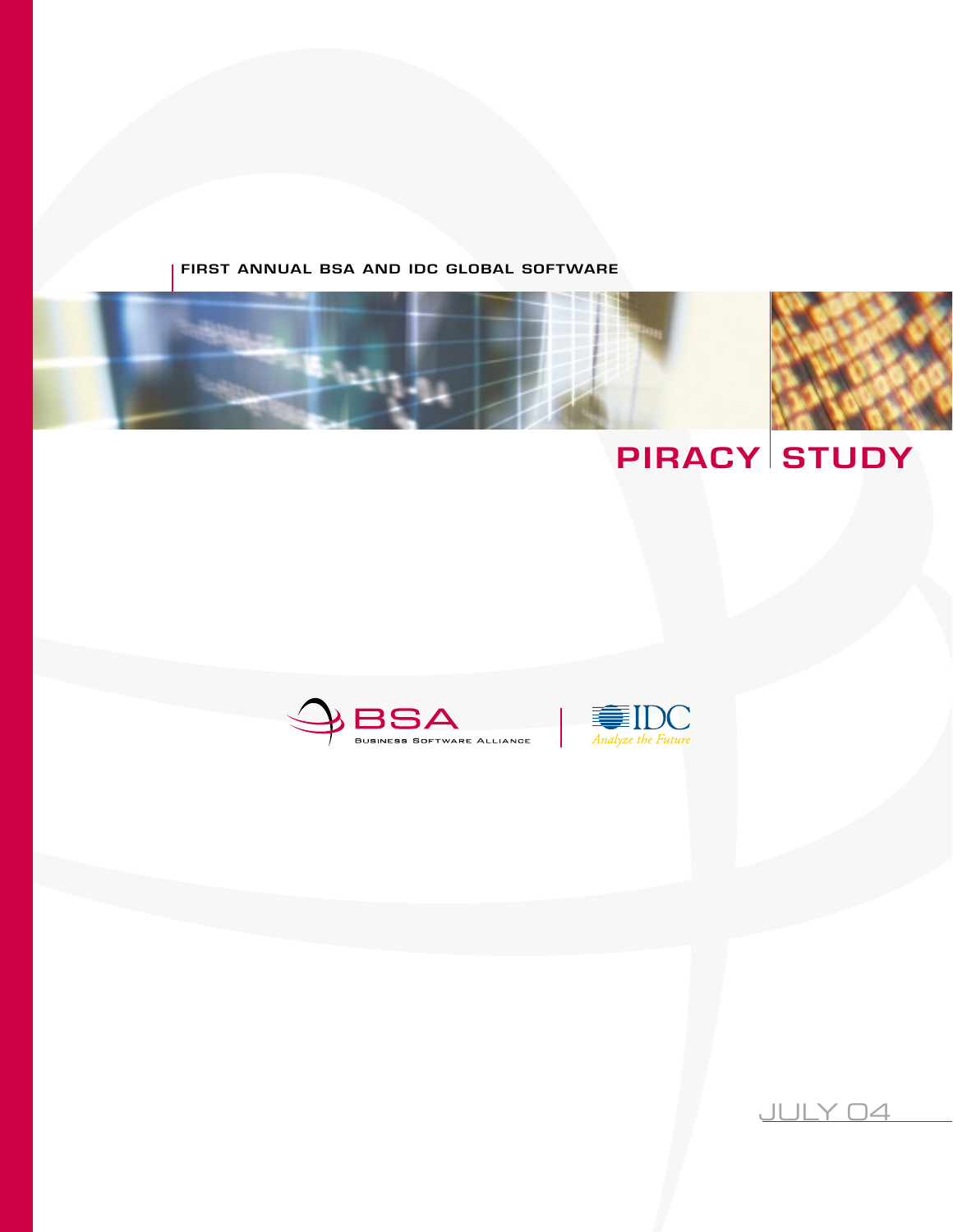### 2004 PIRACY STUDY

Last year, the world spent more than \$50 billion (US dollars) for commercial packaged software that runs on personal computers (PCs). Yet, software worth almost \$80 billion was actually installed. For every two dollars' worth of software purchased legitimately, one dollar's worth was obtained illegally. The piracy rate the number of pirated software units divided by the total number of units put into use — was 36 percent in 2003.

These are the results of this year's Business Software Alliance (BSA) study of global trends in software piracy. Although this is the 10th year in which BSA has studied software piracy around the globe, it is the first year in which the study has been conducted by IDC, the information technology (IT) industry's leading global market research and forecasting firm.

In the previous studies, the core input was software shipment data from BSA members and BSA member input on hardware shipments, the number of software applications running on PCs and local market conditions.

In this year's study, IDC used its proprietary statistics for software and hardware shipments, conducted more than 5,600 interviews in 15 countries to gain a better understanding of the amount of software running on computers and used IDC analysts to review local market

conditions. With ongoing coverage of hardware and software markets in more than 65 countries, and with 60 percent of its analyst force outside the United States, IDC provided a deep and broad information base from which to develop the 2003 piracy rates.



By using market data as the basis for the study, IDC was also able to extend BSA's view of piracy beyond PC software to categories not covered in previous studies, such as operating systems, consumer-oriented software and local-language software. These additional categories expanded the universe of software covered by a factor of two.

The results confirm that software piracy continues to be a major challenge. Because of the change in study methodology and coverage, one cannot accurately compare last year's piracy rates to this year's rates. However, anecdotal information from IDC analysts in the field around the world would indicate that, in 2003, software piracy increased.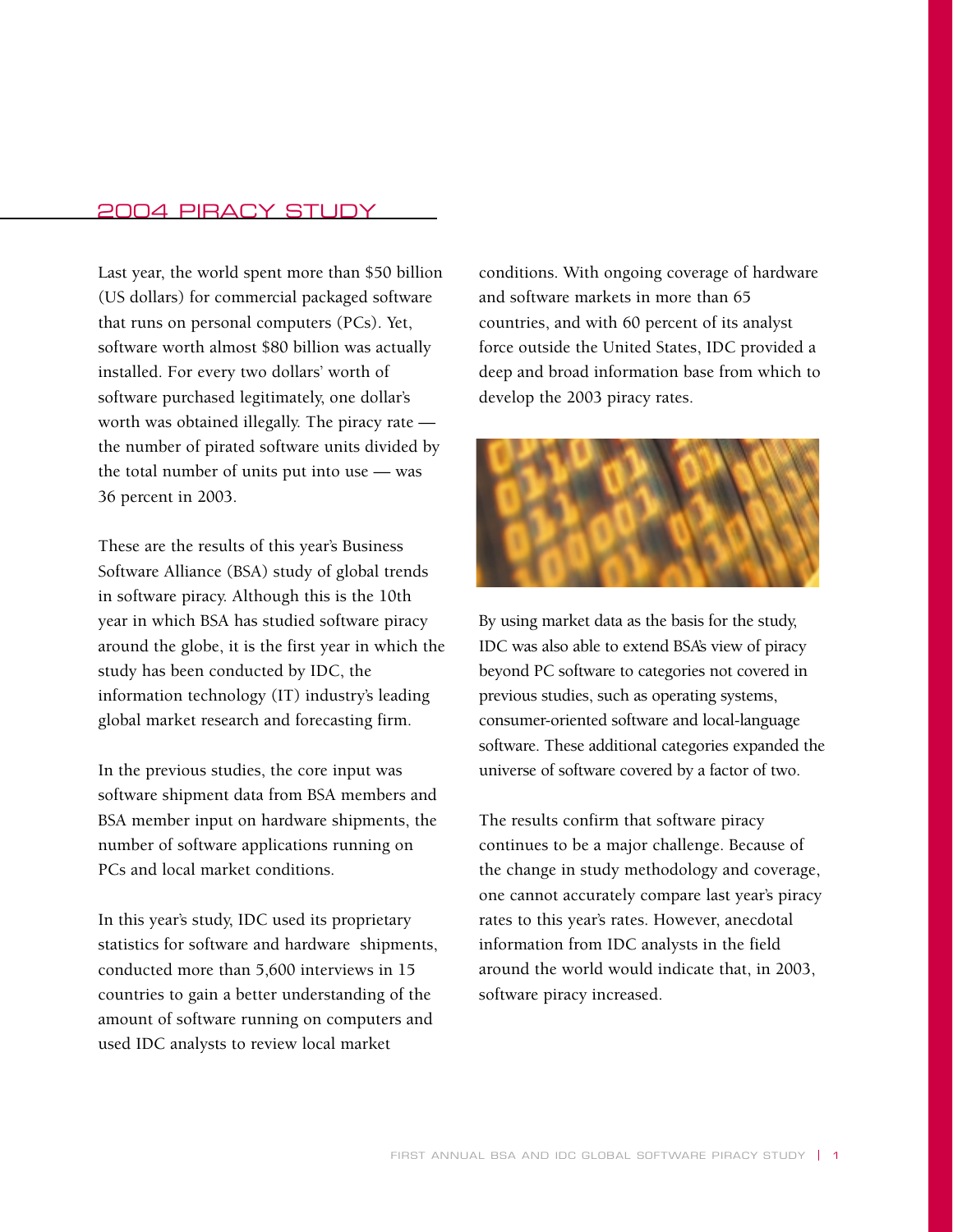Figure 1 below shows the relative ranking by piracy rate of six global regions, which consist of 86 countries and six sub-regions as categorized by IDC.

The Asia Pacific region ranks lower in piracy than the other emerging regions, despite the fact that three of the top four pirating countries (Vietnam, China and Indonesia) are in the region. The reason for this is that two countries with relatively low piracy rates — Japan and Australia — bring down the average.

There are a number of factors that can contribute to regional differences in piracy — from software prices relative to income and the strength of intellectual property protection to the availability of pirated software and cultural differences. In addition, piracy is not uniform within a country; it varies from city to city, industry to industry and demographic to demographic.

Unfortunately, the high-piracy regions are also the high market-growth regions. The IT market in the developed world is growing by less than 4 percent today; it is growing closer to 20 percent in highpiracy countries like China, India and Russia. The emerging markets in Asia Pacific, Latin America, Eastern Europe, the Middle East and Africa account for more than 30 percent of PC shipments today, but less than 10 percent of PC software shipments. If piracy in the high-piracy countries does not begin to drop, IDC predicts that the worldwide average will increase.

In fact, as the PC software market grows from \$50 billion to more than \$70 billion over the next five years, at current piracy rates, IDC predicts that the retail value of pirated software will grow to more than \$40 billion.

Table 1 shows the 20 countries with the highest piracy rates and the 20 countries with the lowest piracy rates.



2 | FIRST ANNUAL BSA AND IDC GLOBAL SOFTWARE PIRACY STUDY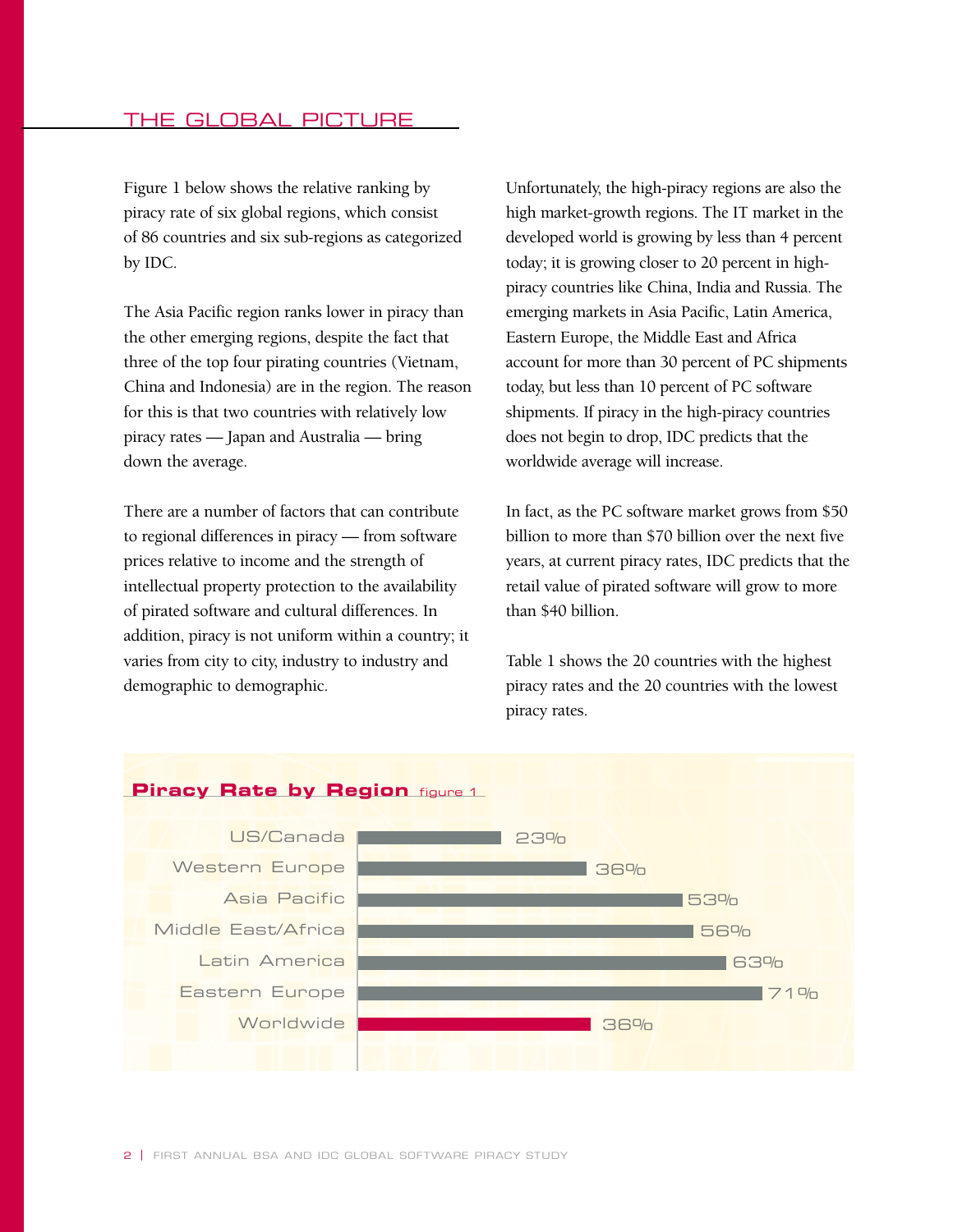### **Software Piracy Rankings table 1**

| <b>Top 20 Pirating Countries</b> |     | <b>Bottom 20 Pirating Countries</b> |     |
|----------------------------------|-----|-------------------------------------|-----|
| China                            | 92% | <b>United States</b>                | 22% |
| Vietnam                          | 92% | New Zealand                         | 23% |
| Ukraine                          | 91% | Denmark                             | 26% |
| Indonesia                        | 88% | Austria                             | 27% |
| Russia                           | 87% | Sweden                              | 27% |
| Zimbabwe                         | 87% | Belgium                             | 29% |
| Algeria                          | 84% | Japan                               | 29% |
| Nigeria                          | 84% | United Kingdom                      | 29% |
| Pakistan                         | 83% | Germany                             | 30% |
| Paraguay                         | 83% | Australia                           | 31% |
| Tunisia                          | 82% | Finland                             | 31% |
| Kenya                            | 80% | Switzerland                         | 31% |
| Thailand                         | 80% | Norway                              | 32% |
| El Salvador                      | 79% | Netherlands                         | 33% |
| Nicaragua                        | 79% | UAE                                 | 34% |
| <b>Bolivia</b>                   | 78% | Canada                              | 35% |
| Guatemala                        | 77% | Israel                              | 35% |
| Dominican Republic               | 76% | South Africa                        | 36% |
| Lebanon                          | 74% | Reunion                             | 39% |
| India                            | 73% | Czech Republic                      | 40% |

Many of the countries in the top and bottom rankings will not be surprising. However, some are worth noting:

- India's software piracy rate of 73 percent may seem high, given its big business exporting custom-developed software<sup>1</sup>. While the government has enacted tough copyright laws and added amendments to help enforcement, pirated software is still widely available.
- France and Italy are *not* among the list of 20 countries with the lowest piracy rates, despite being major developed IT markets. On the other hand, both have significantly large numbers of small business and consumer PC users, which typically are segments with higher piracy.
- The United Arab Emirates (UAE) is the only Middle Eastern country with a relatively low

piracy rate, 33 percent. This is attributable to deliberate attempts to adopt stronger intellectual property protections in the 1990s, when a new generation of policymakers came into power and began luring foreign investments.

Some other countries are notable for their absence on the lists. Once considered high-piracy locales, Taiwan, Ireland, Portugal and Puerto Rico, have rates below the median.

On the other hand, there are a number of countries with higher-than-the-median piracy rates. Of the 86 countries that IDC examined, one in five had a PC software piracy rate above 75 percent, and one in three had a piracy rate of 70 percent or more. More than half the countries had a piracy rate above 60 percent.

 $^{\rm 1}$  India's IT exports are more than three times the size of its domestic IT market.

For every two dollars' worth of software purchased legitimately, one dollar's worth was obtained illegally.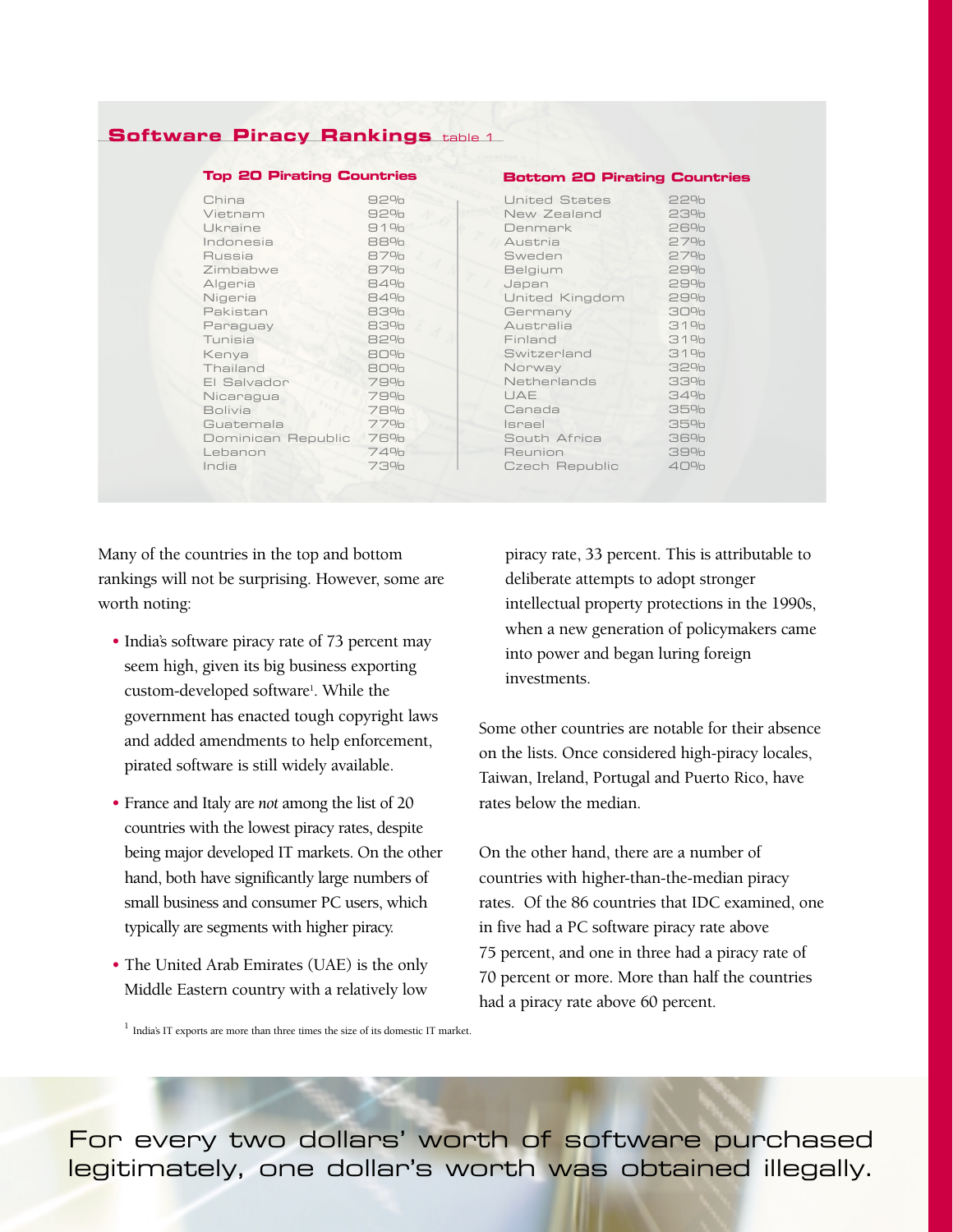### THE IMPACT OF PIRACY

Software piracy has many negative economic consequences: local software industries crippled from competition with high-quality pirated software from abroad, lost tax revenues and jobs from lack of a legitimate market and costs of ineffectual enforcement. These costs reverberate up and down the supply and distribution chains.

In an April 2003 economic impact study conducted for BSA2 , IDC concluded that lowering piracy by 10 percentage points over four years would add more than 1 million new jobs and \$400 billion in economic growth worldwide.

In this study, IDC took a very narrow view of the economic impact of software piracy and tabulated only the retail value of pirated software, labeled losses in Figure 2 and Table 2. These losses were calculated using the known size of the legitimate software market in a country or region and using the piracy rate to derive the retail value of the software that was not paid for<sup>3</sup>.

Figure 2 shows the value of pirated software by region.

Western Europe, the United States and Canada experienced significant dollar losses with low piracy rates. This can be attributed to the size of the market. In big markets, small piracy rates can still add up to large losses.

One way to understand the relationship of piracy losses to the piracy rate is to look at the two

 $3$  The "retail" value of software that came bundled with a personal computer was considered to be the share of the retail price of the system attributable to software. Software that was legitimately free (such as shareware or some open source software) was not considered pirated.



4 | FIRST ANNUAL BSA AND IDC GLOBAL SOFTWARE PIRACY STUDY

<sup>2</sup> Available at http://www.bsa.org/idcstudy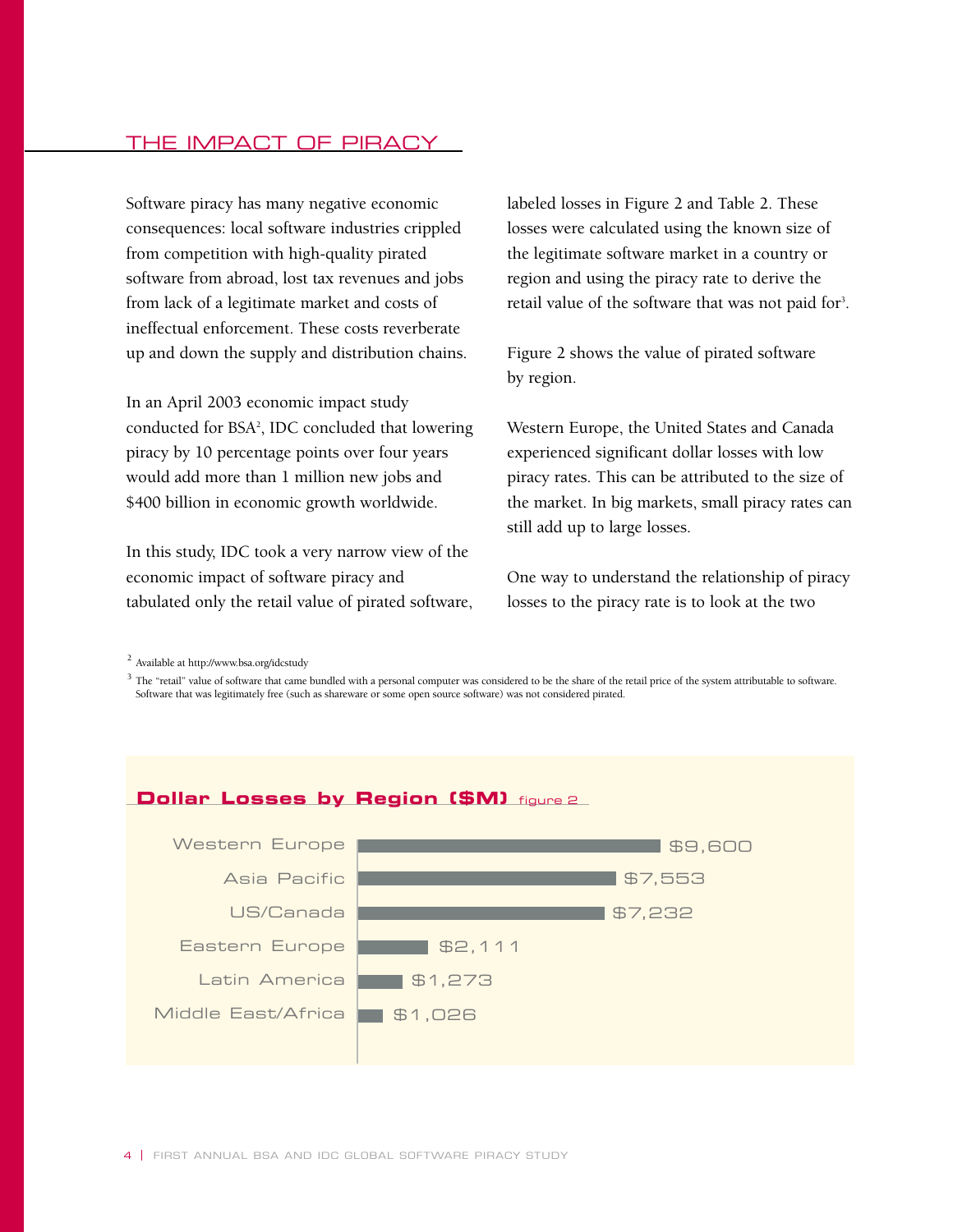Europes, Western and Eastern. Figure 3 shows the legitimate software market compared to the pirated software market. The legitimate software market in Western Europe is almost 20 times the size of the legitimate software market in Eastern Europe, yet the losses from software piracy are only four times as much.

The message is that no country is immune from the impact of software piracy. Table 2 shows the countries with the greatest dollar-value of pirated software.



### **Ranking by Software Piracy Losses** table 2

#### **Piracy of \$100 Million or More**

|                      |                | \$M             |  |                |                | \$M |
|----------------------|----------------|-----------------|--|----------------|----------------|-----|
| <b>United States</b> |                | \$6,496         |  | Switzerland    | $\oplus$       | 293 |
| China                |                | \$3,823         |  | Sweden         | $\oplus$       | 241 |
| France               |                | \$2,311         |  | <b>Belgium</b> | $\oplus$       | 240 |
| Germany              |                | \$1,899         |  | Denmark        | $\mathbb{B}$   | 165 |
| Japan                |                | <b>EEA, 1\$</b> |  | Indonesia      | $\oplus$       | 157 |
| United Kingdom       |                | \$1,601         |  | Norway         | $\oplus$       | 155 |
| Italy                |                | \$1,127         |  | Finland        | $\oplus$       | 148 |
| Russia               |                | \$1,104         |  | South Africa   | $\oplus$       | 147 |
| Canada               | $\oplus$       | 736             |  | Thailand       | $\oplus$       | 141 |
| <b>Netherlands</b>   | $\mathbb{E}$   | 577             |  | Taiwan         | $\oplus$       | 139 |
| <b>Brazil</b>        | $\oplus$       | 519             |  | Malaysia       | $\mathbb{B}$   | 129 |
| Spain                | $\oplus$       | 512             |  | Turkey         | $\mathbb{B}$   | 127 |
| Korea                | $\mathbb{B}$   | 462             |  | Saudi Arabia   | $\oplus$       | 120 |
| <b>Mexico</b>        | $\mathbb{B}$   | 369             |  | Other CIS      | $\mathfrak{B}$ | 112 |
| India                | $\mathfrak{B}$ | 367             |  | Austria        | $\mathfrak{B}$ | 109 |
| Australia            | $\mathbb{B}$   | 341             |  | Czech Republic | $\mathbb{B}$   | 106 |
| Poland               | $\mathbb{B}$   | 301             |  | Hong Kong      | $\mathbb{B}$   | 102 |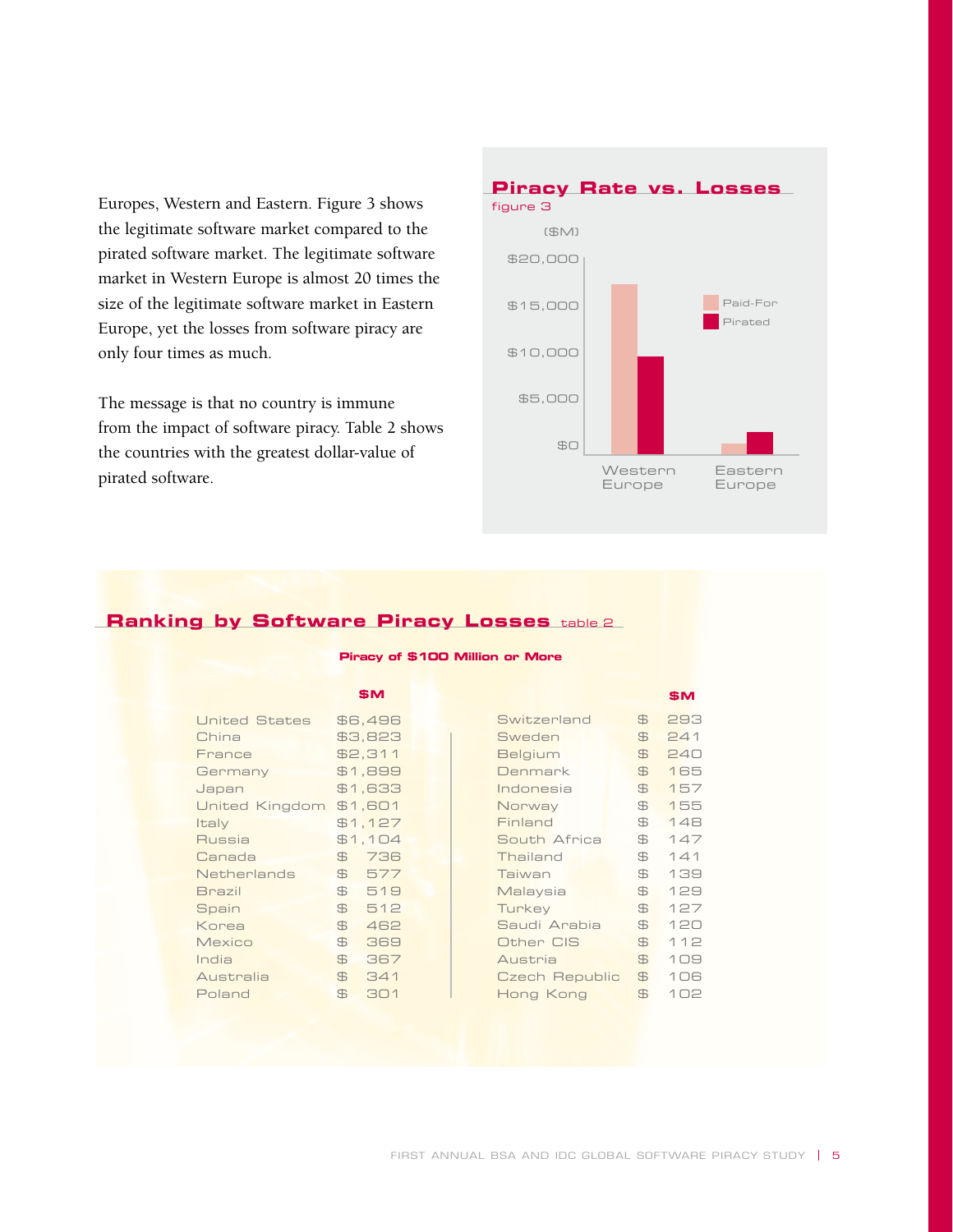### PIRACY TRENDS

Because this year's study covered more categories of software and used a different methodology to compute piracy rates and losses, the results from last year and this year are not comparable.

But is piracy getting better or worse?

Efforts continue by BSA and others to stem the growth of piracy, including implementation of education programs and policy initiatives to fight for stronger copyright laws and enforcement of those laws. These are effective inhibitors to piracy.

Unfortunately, there are also forces acting to increase piracy. These include the economic slowdown in some geographies, the influx of new users in emerging markets — mostly consumers and small businesses — and the increased availability of pirated software, particularly over the Internet and from peer-topeer (P2P) networks.

Without strong online copyright laws and enforcement of those laws, online piracy — via spam, auction sites and P2P systems — will continue to grow alongside increases in Internet usage. By the end of last year, there were 700 million Internet users. By the end of 2007, there will be more than a billion. Many of these new users will come from emerging markets; China alone will add almost 90 million new Internet users over the next three years.

Online piracy is facilitated by increases in transmission speeds, since faster connections enable users to send and download larger files (such as software programs) more quickly. Today, there are 70 million broadband households. By the end of 2007, there will be an additional 100 million.

While IDC field research has provided helpful data on the piracy problem, it is not sufficient enough to quantify the exact amount by which piracy might have gone up in 2003. However, based on continued feedback and anecdotal information from IDC analysts in the field, IDC believes piracy worldwide went up one to two percentage points from 2002 to 2003.

A compilation of piracy rates and losses for 2003 follows in Table 3.

Online piracy is facilitated by increases in transmission speeds, since faster connections enable users to send and download larger files more quickly.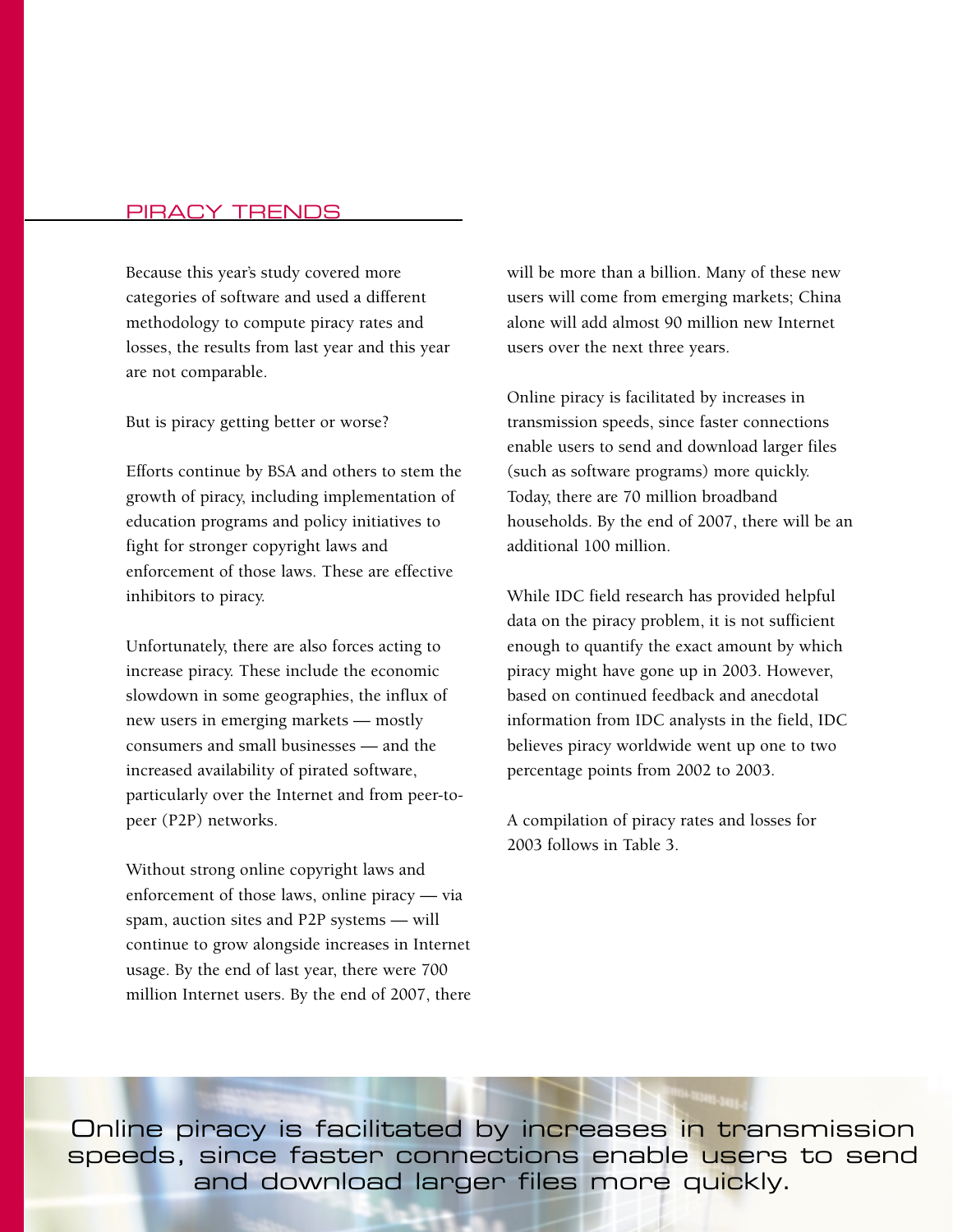# **2003 Global Software Piracy** table 3

| Region                | Country                | <b>Piracy Rates</b> | Piracy Losses (\$M) |
|-----------------------|------------------------|---------------------|---------------------|
| <b>Asia Pacific</b>   | China                  | 92%                 | \$3,823             |
|                       | Vietnam                | 92%                 | \$41                |
|                       | Indonesia              | 88%                 | \$157               |
|                       | Pakistan               | 83%                 | \$16                |
|                       | Thailand               | 80%                 | \$141               |
|                       | Other AP               | 76%                 | \$37                |
|                       | India                  | 73%                 | \$367               |
|                       | Philippines            | 72%                 | \$55                |
|                       | Malaysia               | 63%                 | \$129               |
|                       | Hong Kong              | 52%                 | \$102               |
|                       | Korea                  | 48%                 | \$462               |
|                       | Singapore              | 43%                 | \$90                |
|                       | Taiwan                 | 43%                 | \$139               |
|                       | Australia              | 31%                 | \$341               |
|                       | Japan                  | 29%                 | \$1,633             |
|                       | New Zealand            | 23%                 | \$21                |
|                       | Regional Average/Total | 53%                 | \$7,553             |
| <b>Eastern Europe</b> | Other CIS              | 91%                 | \$112               |
|                       | <b>Ukraine</b>         | 91%                 | \$92                |
|                       | Russia                 | 87%                 | \$1,104             |
|                       | Romania                | <b>73%</b>          | \$49                |
|                       | Other EE               | 72%                 | \$61                |
|                       | <b>Bulgaria</b>        | 71%                 | \$26                |
|                       | Croatia                | 59%                 | \$44                |
|                       | Lithuania              | 58%                 | \$17                |
|                       | Poland                 | 58%                 | \$301               |
|                       | Latvia                 | 57%                 | \$16                |
|                       | Estonia                | 54%                 | \$14                |
|                       | Slovenia               | 52%                 | 532                 |
|                       | Slovakia               | 50%                 | \$40                |
|                       | Hungary                | 42%                 | \$96                |
|                       | <b>Czech Republic</b>  | 40%                 | \$1O6               |
|                       | Regional Average/Total | <b>71%</b>          | \$2,111             |
| <b>Latin America</b>  | Paraguay               | 83%                 | EB                  |
|                       | Other LA               | 81%                 | \$7                 |
|                       | El Salvador            | 79%                 | \$4                 |
|                       | Nicaragua              | 79%                 | \$1                 |
|                       | <b>Bolivia</b>         | 78%                 | \$11                |
|                       | Guatemala              | 77%                 | \$9                 |
|                       | Dominican R            | 76%                 | \$5                 |
|                       | <b>Honduras</b>        | 73%                 | EE                  |
|                       | Venezuela              | 72%                 | \$55                |
|                       | Argentina              | <b>71%</b>          | 989                 |
|                       | Panama                 | 69%                 | \$4                 |
|                       | Costa Rica             | 68%                 | \$17                |
|                       | Ecuador                | 68%                 | \$11                |
|                       | Peru                   | 68%                 | \$31                |
|                       | Uruguay                | 67%                 | \$10                |
|                       | Chile                  | 63%                 | 888                 |
|                       | Mexico                 | 63%                 | \$369               |
|                       | <b>Brazil</b>          | 61%                 | \$519               |
|                       | Colombia               | 53%                 | \$61                |
|                       | Puerto Rico            | 46%                 | \$11                |
|                       | Regional Average/Total | 63%                 | \$1,273             |

Continued on page 8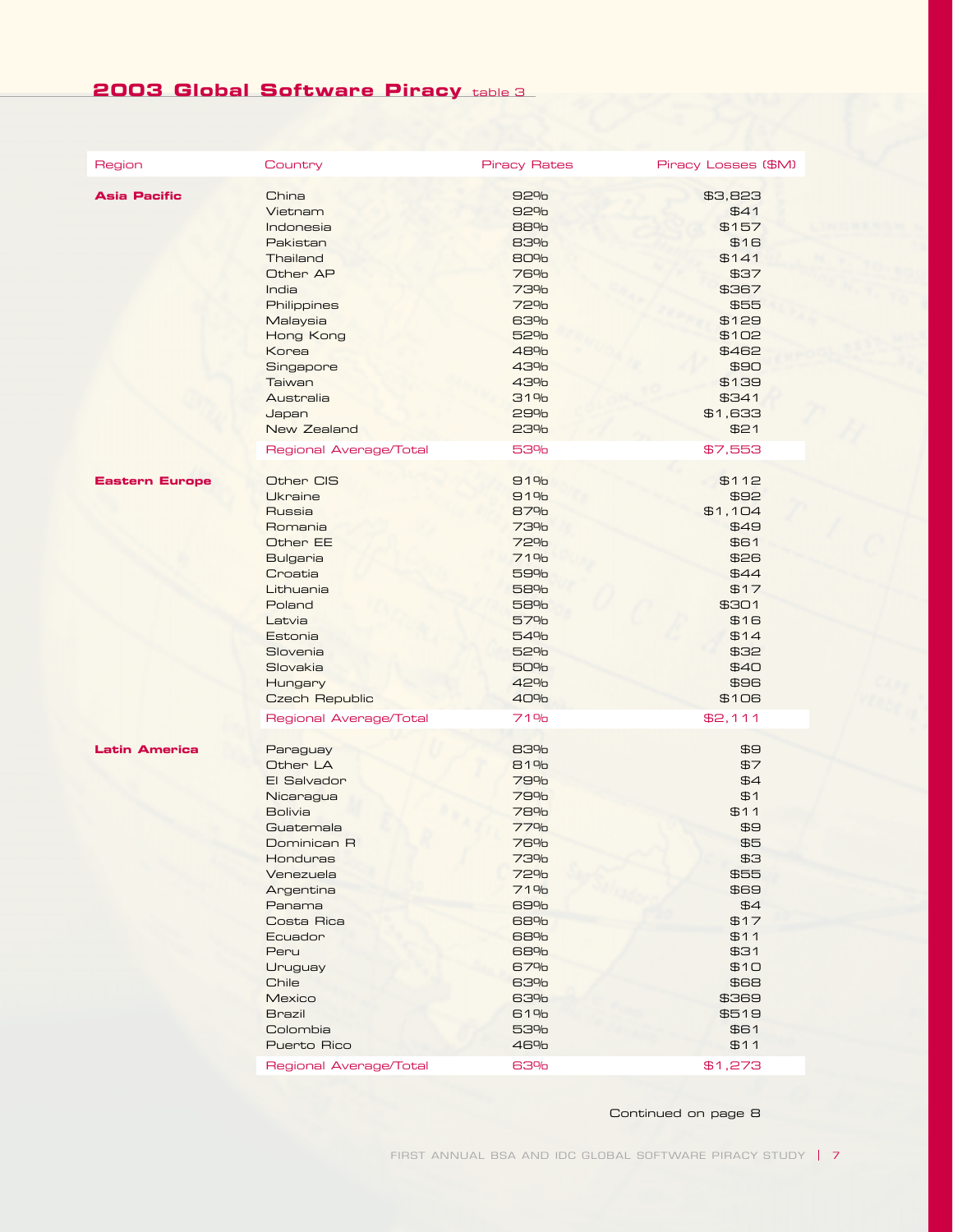# **2003 Global Software Piracy** table 3

Continued from page 7

| Region                    | Country                                                                                                                                                                                                                                                                                                           | <b>Piracy Rates</b>                                                                                                                                                                | Piracy Losses (\$M)                                                                                                                                                                                                   |
|---------------------------|-------------------------------------------------------------------------------------------------------------------------------------------------------------------------------------------------------------------------------------------------------------------------------------------------------------------|------------------------------------------------------------------------------------------------------------------------------------------------------------------------------------|-----------------------------------------------------------------------------------------------------------------------------------------------------------------------------------------------------------------------|
| <b>Middle East/Africa</b> | Other ME<br>Zimbabwe<br>Algeria<br>Nigeria<br><b>Tunisia</b><br>Other Africa<br>Kenya<br>Lebanon<br>Morocco<br>Egypt<br>Kuwait<br>Turkey<br>Jordan<br>Oman<br>Bahrain<br><b>Gatar</b><br>Mauritus<br>Cyprus<br>Saudi Arabia<br>Malta<br>Reunion<br>South Africa<br>Israel<br><b>UAE</b><br>Regional Average/Total | 92%<br>87%<br>84%<br>84%<br>82%<br>81%<br>80%<br>74%<br><b>73%</b><br>69%<br>68%<br>66%<br>65%<br>65%<br>64%<br>63%<br>61%<br>55%<br>54%<br>46%<br>39%<br>36%<br>35%<br>34%<br>56% | \$51<br>$\overline{B}$<br>\$59<br>\$47<br>\$29<br><b>SB3</b><br>\$12<br>\$22<br>\$57<br>\$56<br>\$40<br>\$127<br>\$15<br>\$11<br>\$18<br>\$13<br>\$4<br>EB<br>\$120<br>\$2<br>\$1<br>\$147<br>\$69<br>\$29<br>\$1,026 |
| <b>US/Canada</b>          | Canada<br><b>United States</b><br>Regional Average/Total                                                                                                                                                                                                                                                          | 35%<br>22%<br>23%                                                                                                                                                                  | \$736<br>\$6,496<br>\$7,232                                                                                                                                                                                           |
| <b>Western Europe</b>     | Greece<br><b>Italy</b><br>France<br>Spain<br>Ireland<br>Portugal<br>Netherlands<br>Norway<br>Finland<br>Switzerland<br>Germany<br>Belgium<br><b>United Kingdom</b><br>Austria<br>Sweden<br><b>Denmark</b>                                                                                                         | 63%<br>49%<br>45%<br>44%<br>41%<br>41%<br>33%<br>32%<br>31%<br>31%<br>30%<br>29%<br>29%<br>27%<br>27%<br>26%<br>36%                                                                | \$87<br>\$1,127<br>\$2,311<br>\$512<br>\$71<br>\$66<br>\$577<br>\$155<br>\$148<br>\$293<br>\$1,899<br>\$240<br>\$1,601<br>\$1O9<br>\$241<br>\$165<br>\$9,600                                                          |
| <b>World Total</b>        | Regional Average/Total<br>All Regions                                                                                                                                                                                                                                                                             | 36%                                                                                                                                                                                | \$28,794                                                                                                                                                                                                              |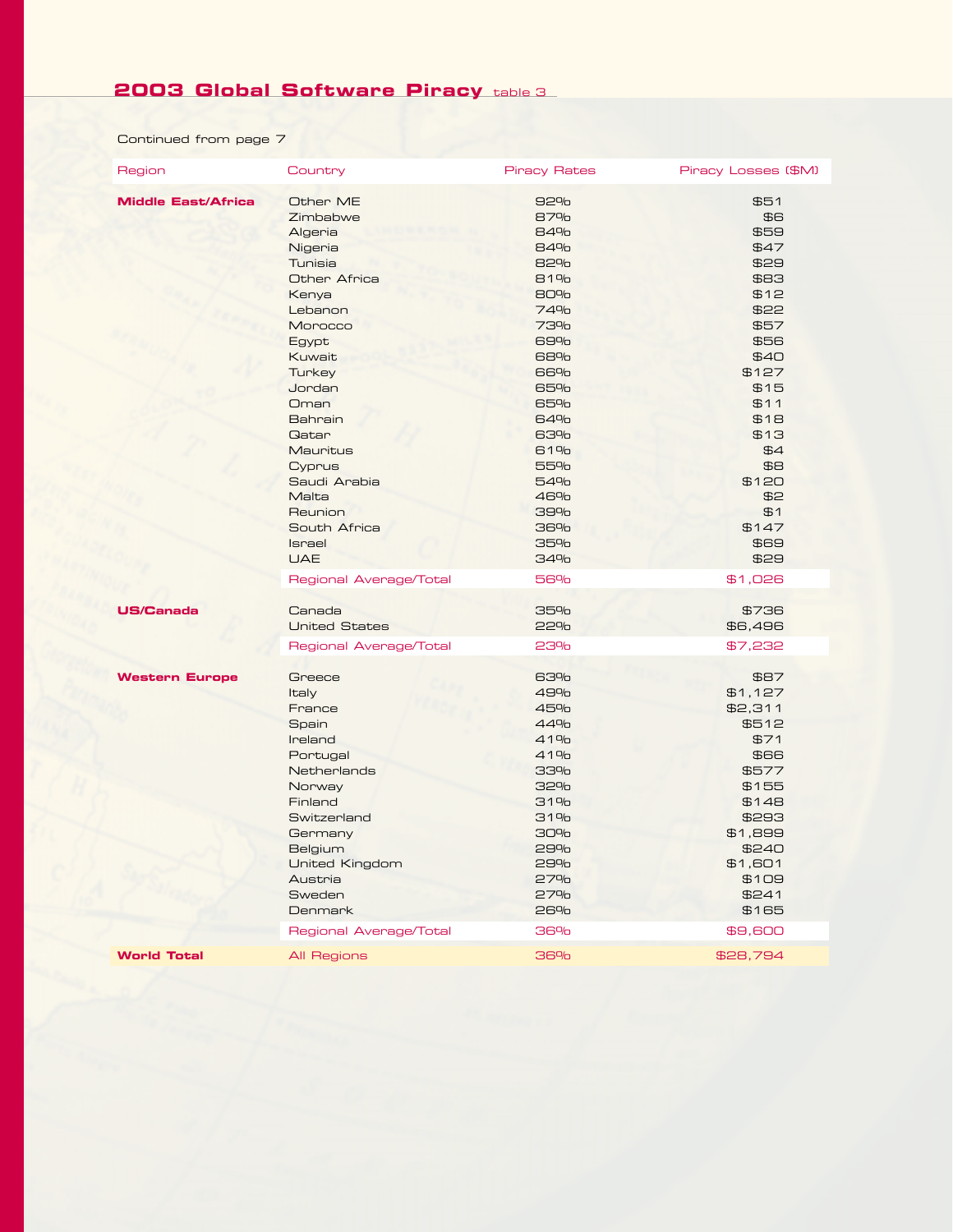### STUDY METHODOLOGY

IDC and previous studies conducted for BSA used the following basic research architecture to measure piracy rates and dollar losses.

- 1. Determine how much packaged software was put into use in 2003.
- 2. Determine how much packaged software has been paid for during the year.
- 3. Subtract one from the other to get the amount of pirated software.

Once the amount of pirated software is known, the piracy rate can be determined as the percentage of total software installed that was pirated.

Figure 4 shows the general method IDC used to determine how much software was added in 2003 and how much was paid for. The text under each box refers to the sources of the data inputs.

### **Methodology At-A-Glance** figure 4

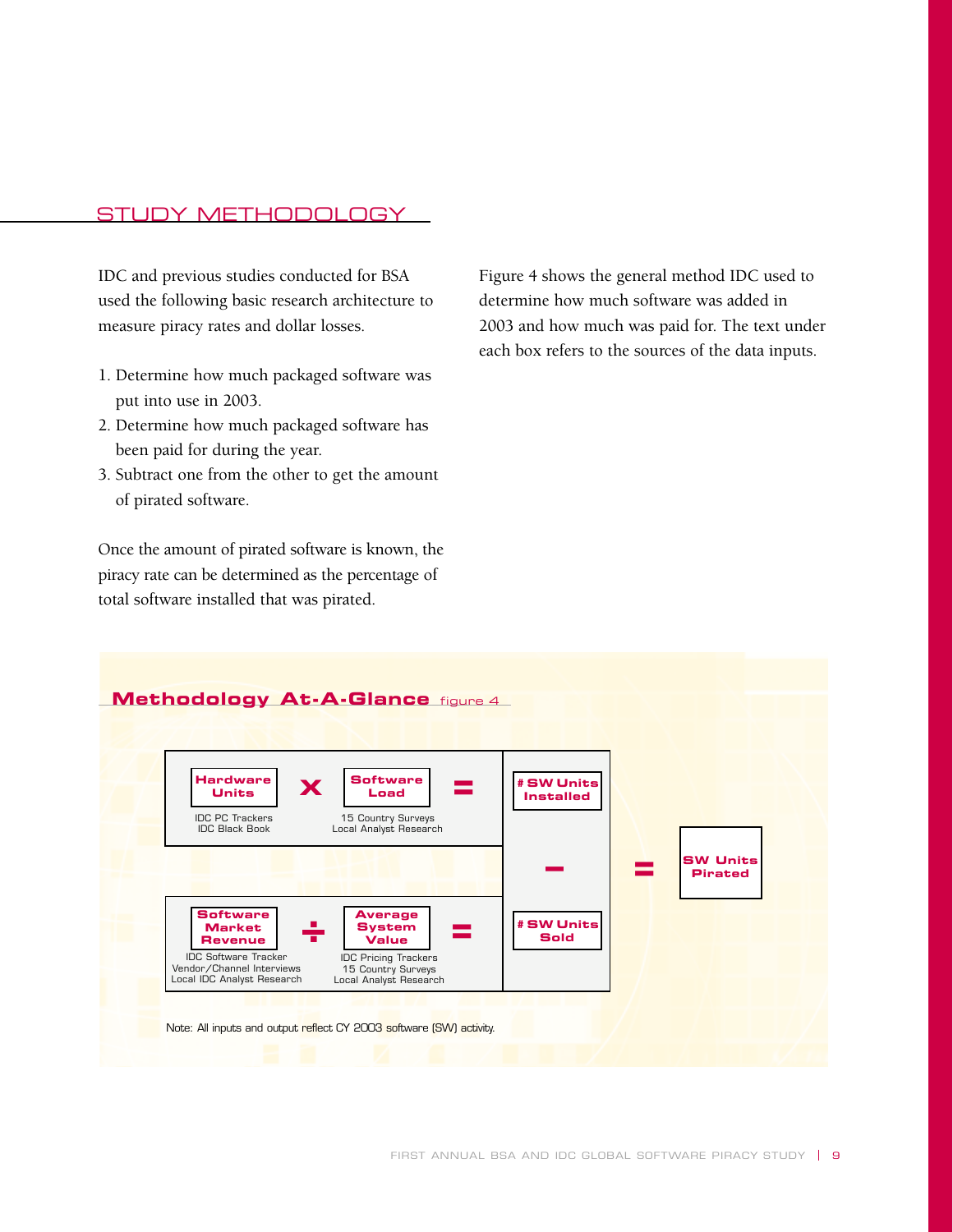### Expanded Software Categories Examined

One of the major differences between this year's study and those in previous years is in the software categories measured.

In previous studies, only business applications software (such as general productivity or office software, professional applications and utilities) were examined.

In this year's study, IDC also examined operating systems and consumer applications such as PC gaming, personal finance and reference. As a result, this year's study looks at a market that is significantly larger than the market studied in previous years.

For instance, in 2002, the published value for pirated PC software of \$13.1 billion and piracy rate of 39 percent would imply a \$20.5 billion market for non-pirated software. This year, the market for non-pirated PC software in the IDC study was more than \$50 billion.

This examination of a larger universe in this year's study had some minimal impact on piracy rates, but it has a significant impact on the calculation of the value of software losses. If the market studied is twice as big, losses will be twice as big given the same piracy rate.

### The Step-by-Step Process

The following information provides a more detailed description of IDC's methodology process and its definition of terms.

### **PC shipments**

These are needed to determine the total amount of software put into use in 2003. Quarterly, IDC collects detailed PC shipment tracking data on 60+ countries. For the additional 30+ countries and markets, the data was either collected incountry or modeled regionally based on IDC's rest-of-region estimates. The basic tracking data is generated from suppliers, including local suppliers. IDC's definition of a PC includes desktops, laptops and tablets, but excludes handhelds and PCs used as servers, either singly or in clusters.

### **PC installed base**

The installed base is captured as part of IDC tracking exercises.

### **Software revenues**

These are captured annually in 60+ countries by IDC software analysts around the world. Revenues are gathered from interviews with incountry suppliers and cross-checked with global numbers and financial statements. For the countries not normally covered by IDC, the data were either collected in-country or modeled regionally based on IDC's rest-of-region estimates.

This year's study looks at a market that is significantly larger than the market studied in previous years.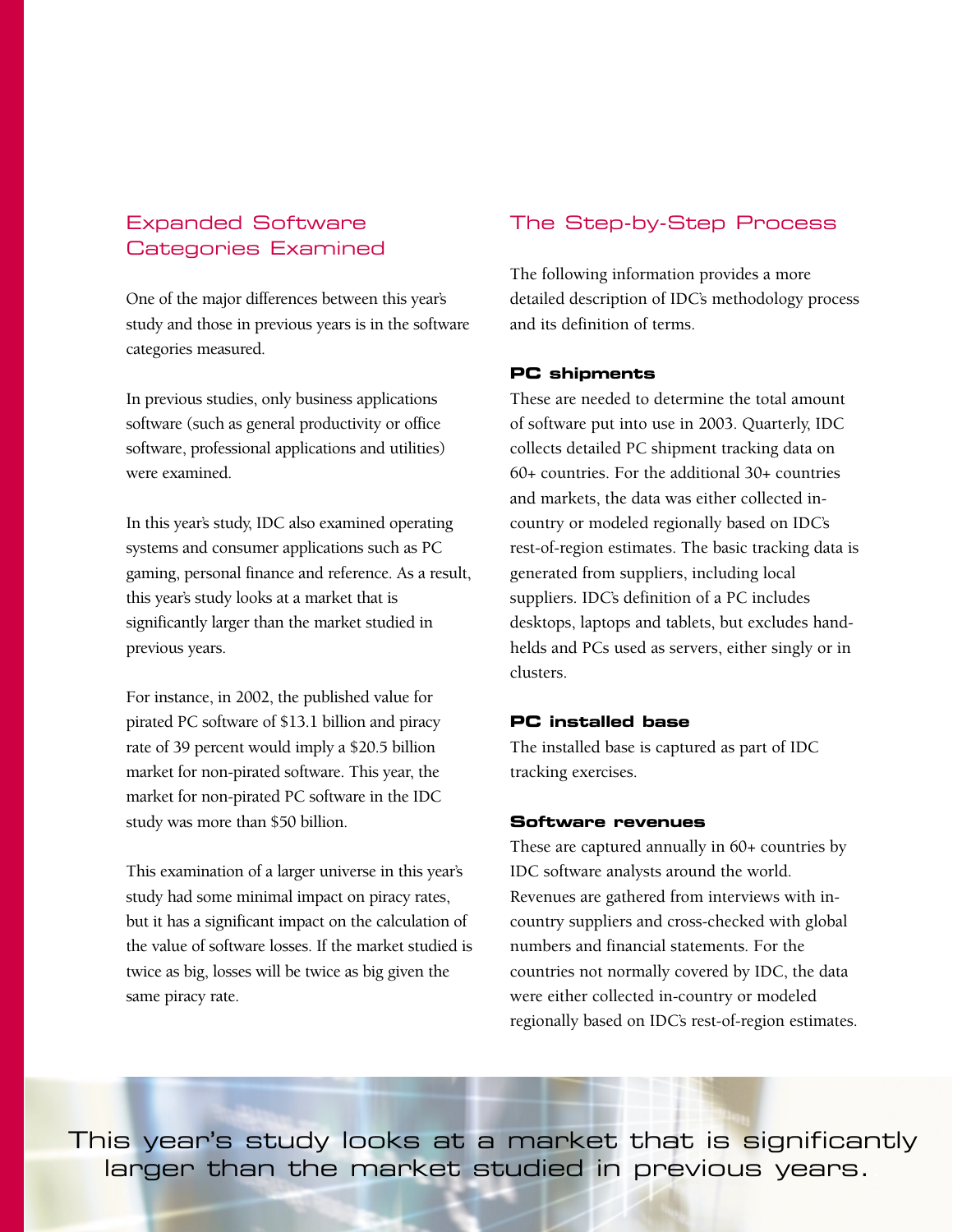### **Software shipments (legitimate)**

These were derived using average system values estimated country-by-country and regional analysis for five software categories (e.g., collaboration, office, security, operating systems, other). Prices were gathered from IDC's pricing trackers, local research and interviews with the channel. They included adjustments for OEM and channel-loaded software as well as software from local suppliers. Software unit shipments were derived from taking revenues and dividing by the average system value. These shipments represent the legitimate software installed during the year.

### **Software load**

This is the amount of software units installed and/or pre-installed (OEM) on PCs during the year. To obtain the number of software units for each type of hardware platform, we surveyed consumers and businesses in 15 countries: China, Malaysia, Taiwan, Spain, Romania, Brazil, Bolivia, Chile, Colombia, Mexico, Costa Rica, Dominican Republic, Guatemala, Kuwait and the United States. The results of these surveys were used to populate IDC's input models for the other countries. Within the software load, IDC accounted for:

- Software running on new computers
- New software running on existing computers
- Software obtained from retired computers
- Software obtained for free as shareware or open source
- Software running on Windows and non-Windows OS

### **Total software base**

This is the total amount of software, legitimate and pirated, installed during the year. It is obtained by multiplying the number of PCs getting new software during the year by the average number of software packages per PC that were installed in 2003.

### **Pirated software**

This is this difference between paid-for or legitimate packaged software units and the total software base.

### **Piracy rate**

The is the percentage of the total packaged software base that is pirated.

### **Regional piracy rate**

This is the piracy rate for the region based on the amount of pirated software in the region divided by the total amount of software installed in the region during 2003.

### **Value of pirated software**

This is the retail value of pirated software. It is calculated using the size of the legitimate software market and the piracy rate<sup>4</sup>.

 $4$  The actual formula is this: Value of Pirated Software = (Legitimate Market)/ (1 - Piracy Rate) – Legitimate Market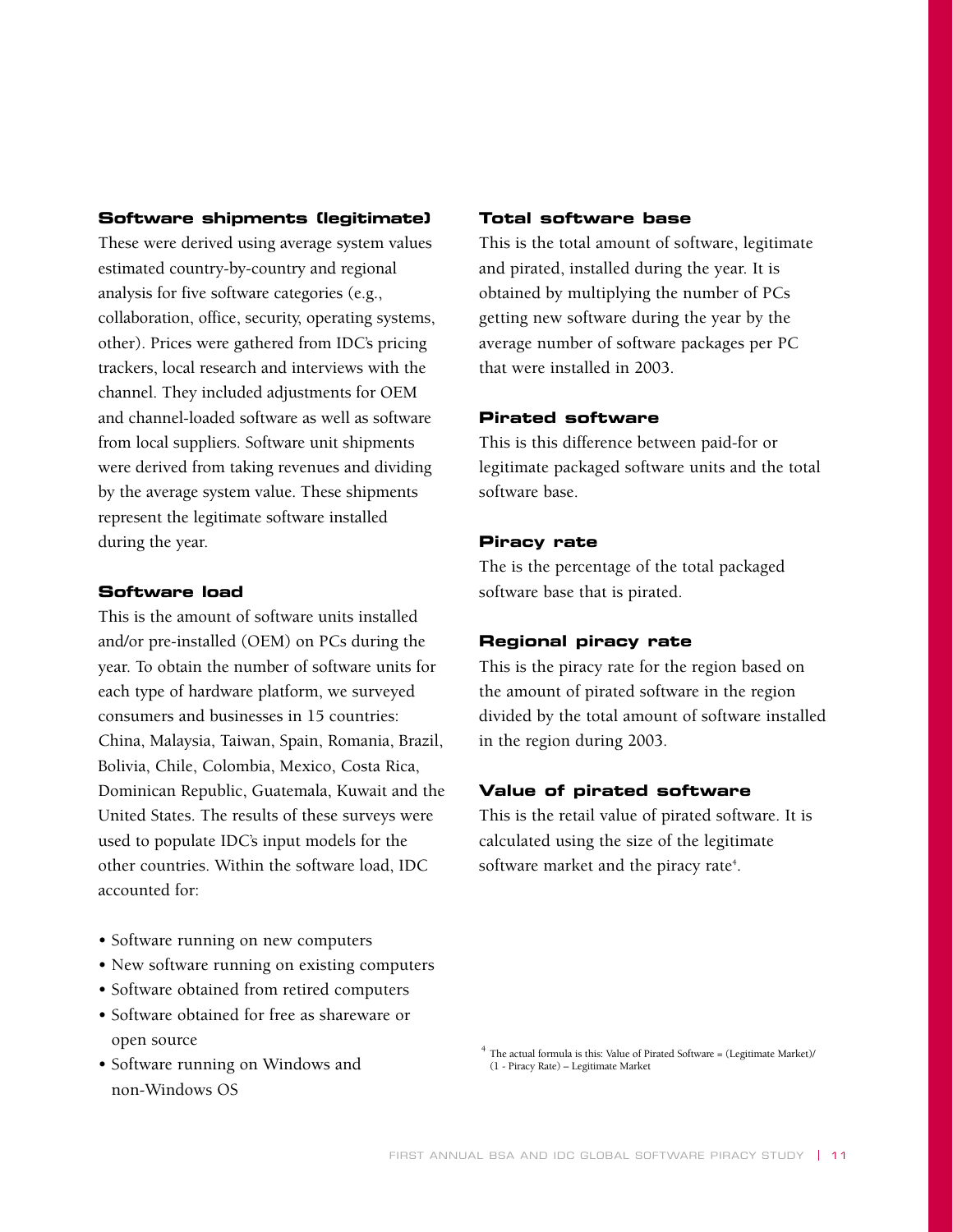By using this calculation, IDC derived what should be considered the end-user spending value of pirated software. For shrinkwrapped software sold in stores, it is the retail price, and for factory- or channel-loaded software, it is the share of retail system value attributed to that software.

IDC's value of pirated software represents the "losses" to the total industry, including the channel, retailers and local in-country software vendors.